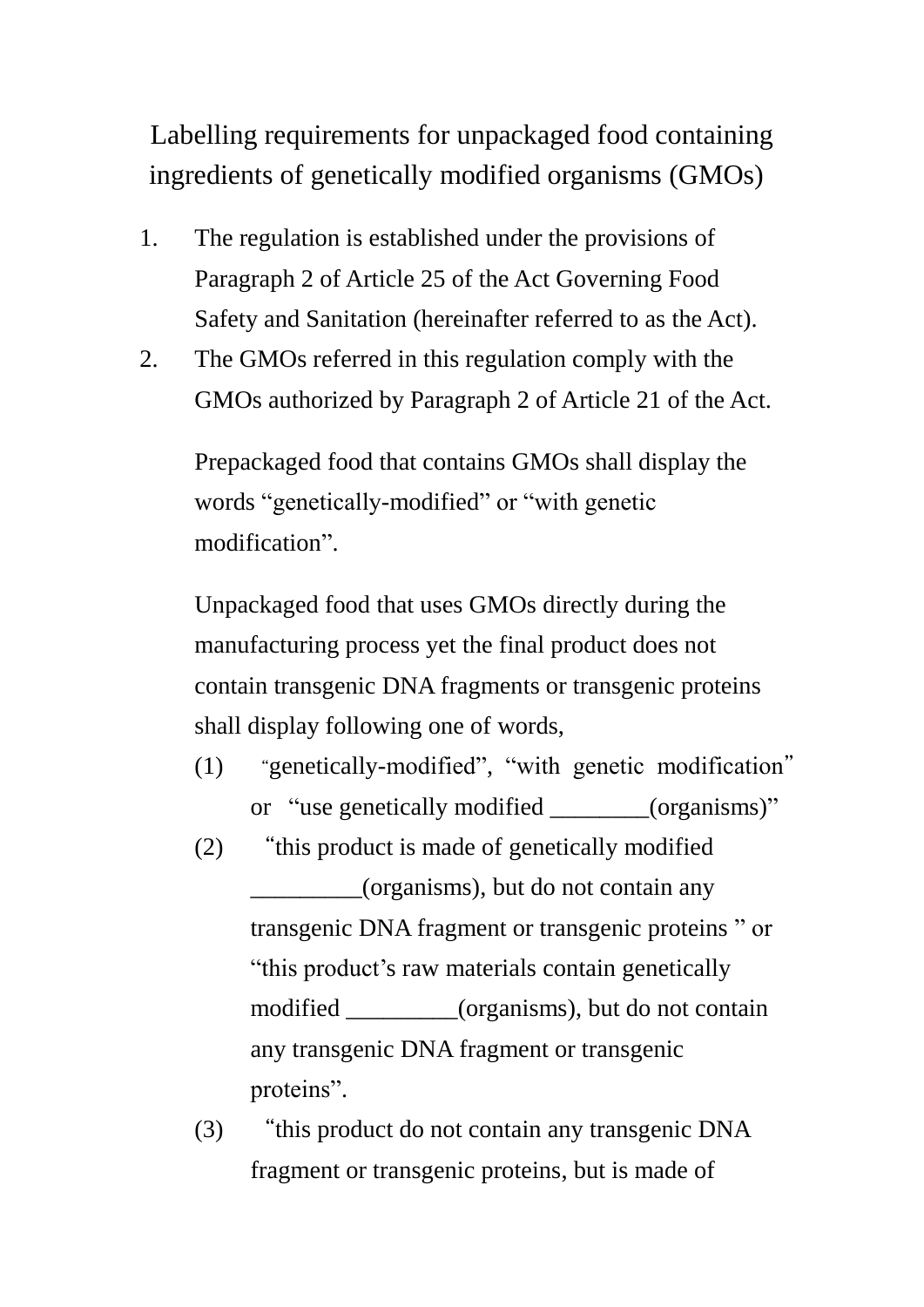genetically modified \_\_\_\_\_\_\_\_\_(organisms)", or "this product do not contain any transgenic DNA fragment or transgenic protein, but with genetically modified (organisms)".

- 3. The labelling requirements shall not apply to foods containing material which contains, consists of or is produced from GMOs in a proportion no higher than 3 per cent of the food ingredients considered individually or food consisting of a single ingredient, provided that this presence is adventitious or technically unavoidable.
- 4. Unpackaged food contains non-GMOs which exist international approvals to cultivation or food of GMOs may display the words "non-genetically-modified" or "with non-genetic modification" and could displays the words "the proportion of material which contains, consists of or is produced from GMOs considered individually is approved for use in a regulation of \_\_\_\_\_\_\_(country)or other synonymous terms" or the proportion of material which contains, consists of or is produced from GMOs considered individually.
- 5. Based on this regulation, the labelling method shall comply with the following matters:
	- (1) The labelling method: In sales locations, cards, mark (label) or notice board are permitted options for selecting either hanging, erecting(inserting), sticking or other ways that can be clearly identified.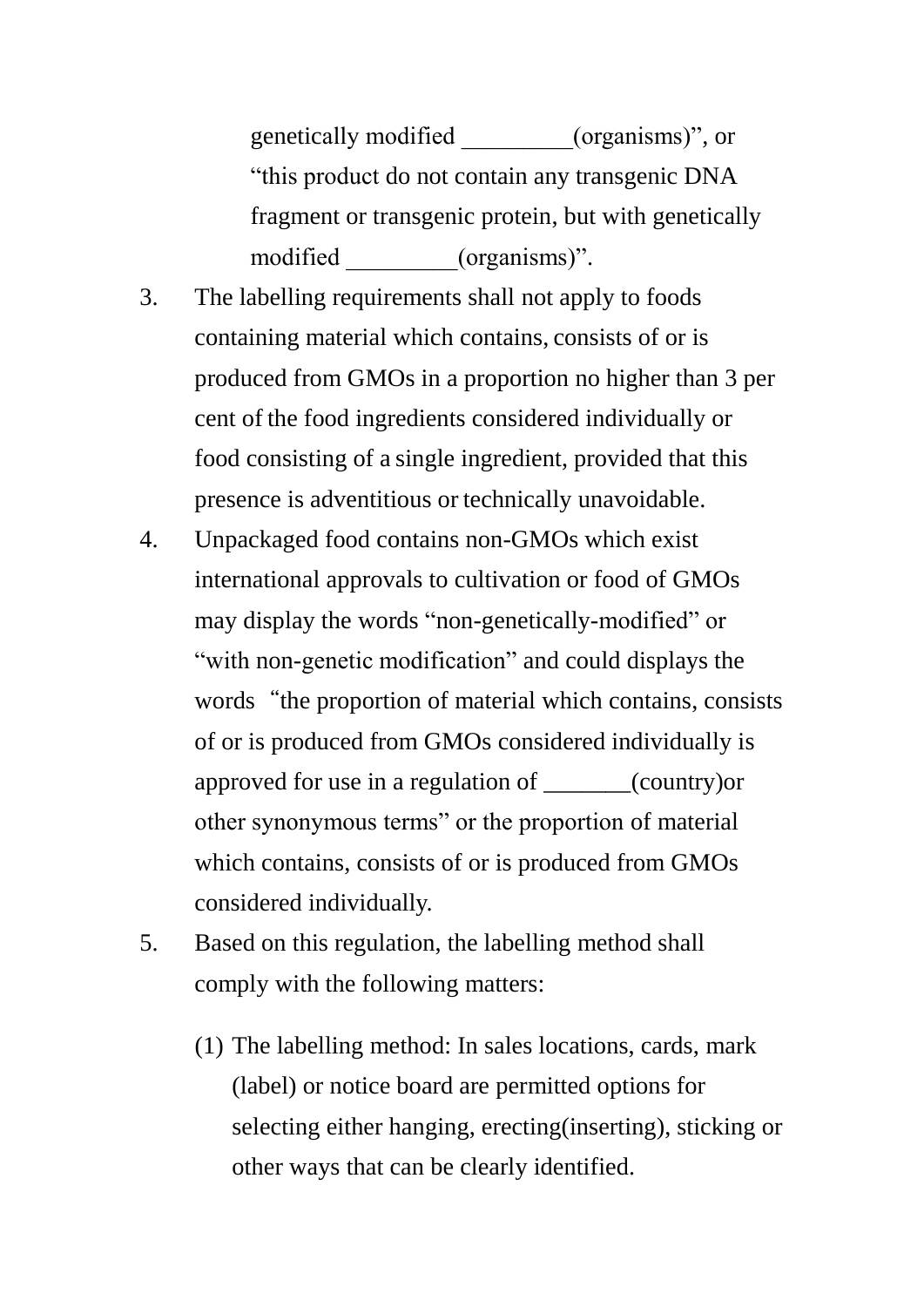- (2) The length and width of mark (label) shall as following,
	- i. Labelling "genetically-modified", "with genetic modification" or "use genetically modified\_\_\_\_\_\_\_\_(organisms)" shall make a distinction with other words, and the length and the width of the font shall not be less than 2 mm.
	- ii. Labelling "this product is made of genetically modified (organisms), but do not contain any transgenic DNA fragment or transgenic proteins ", "this product's raw materials contain genetically modified \_\_\_\_\_\_\_\_\_(organisms), but do not contain any transgenic DNA fragment or transgenic proteins", "this product do not contain any transgenic DNA fragment or transgenic proteins, but is made of genetically modified \_\_\_\_\_\_\_\_\_(organisms)", or "this product do not

contain any transgenic DNA fragment or transgenic protein, but with genetically modified

\_\_\_\_\_\_\_\_\_(organisms)", the length and the width of shall not be less than 2 mm.

iii. Labelling "un-genetically-modified" or "with un-genetic modification", the length and the width of the font do not be stipulated.